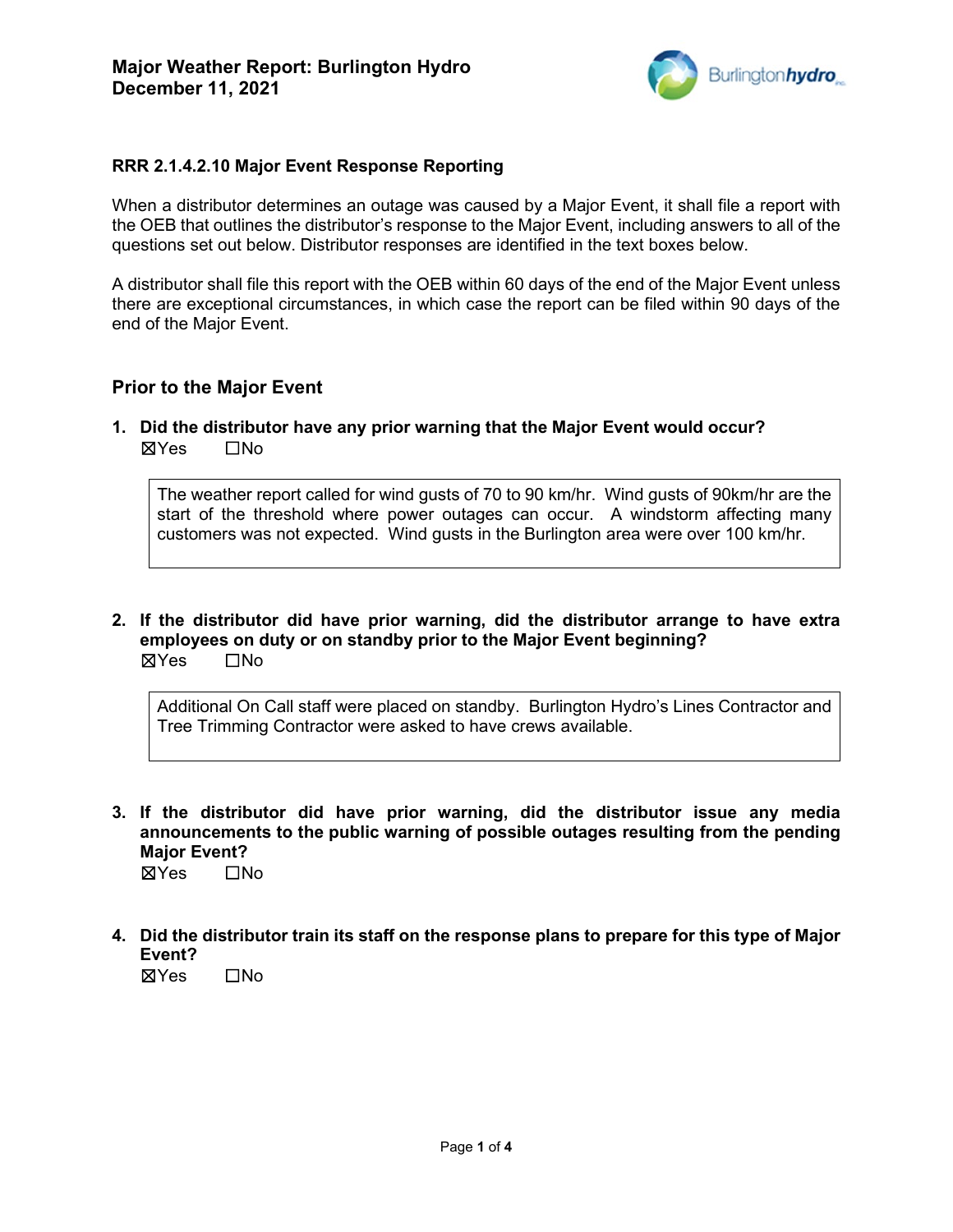

## **During the Major Event**

**1. Please identify the main contributing Cause of the Major Event as per the table in section 2.1.4.2.5 of the Electricity Reporting and Record Keeping Requirements.** ☐Loss of Supply ☐Lightning ☒Adverse Weather - Wind ☐Adverse Weather - Snow ☐Adverse Weather – Freezing Rain/Ice Storm ☐Adverse Environment - Fire ☐Adverse Environment - Flooding ☐Other

Windstorm with wind gusts in excess of 100 km/hr. Multiple tree contacts, broken poles, primary conductor and secondary conductor issues as a result of the wind gusts.

- **2. Was the IEEE Standard 1366 used to derive the threshold for the Major Event?** ☒Yes, used IEEE Standard 1366\* ☐No, used IEEE Standard 1366 2-day rolling average ☐No, used fixed percentage (i.e., 10% of customers affected) \*The OEB preferred option
- **3. When did the Major Event begin (date and time)?**

Dec  $11<sup>th</sup>$  at 4:50 am.

**4. Did the distributor issue any information about this Major Event, such as estimated times of restoration, to the public during the Major Event?** ☒Yes ☐No

Estimated Time of Restoration ("ETR") and information about the outage (locations and causes) could be found on Burlington Hydro's web-based outage map (except for a brief period where it experienced some technical problems). On social media – Twitter – 18 outage updates were tweeted as power was being restored.

#### **5. How many customers were interrupted during the Major Event?**

#### 7,397 Customers

What percentage of the distributor's total customer base did the interrupted customers represent?

11 % of total customer base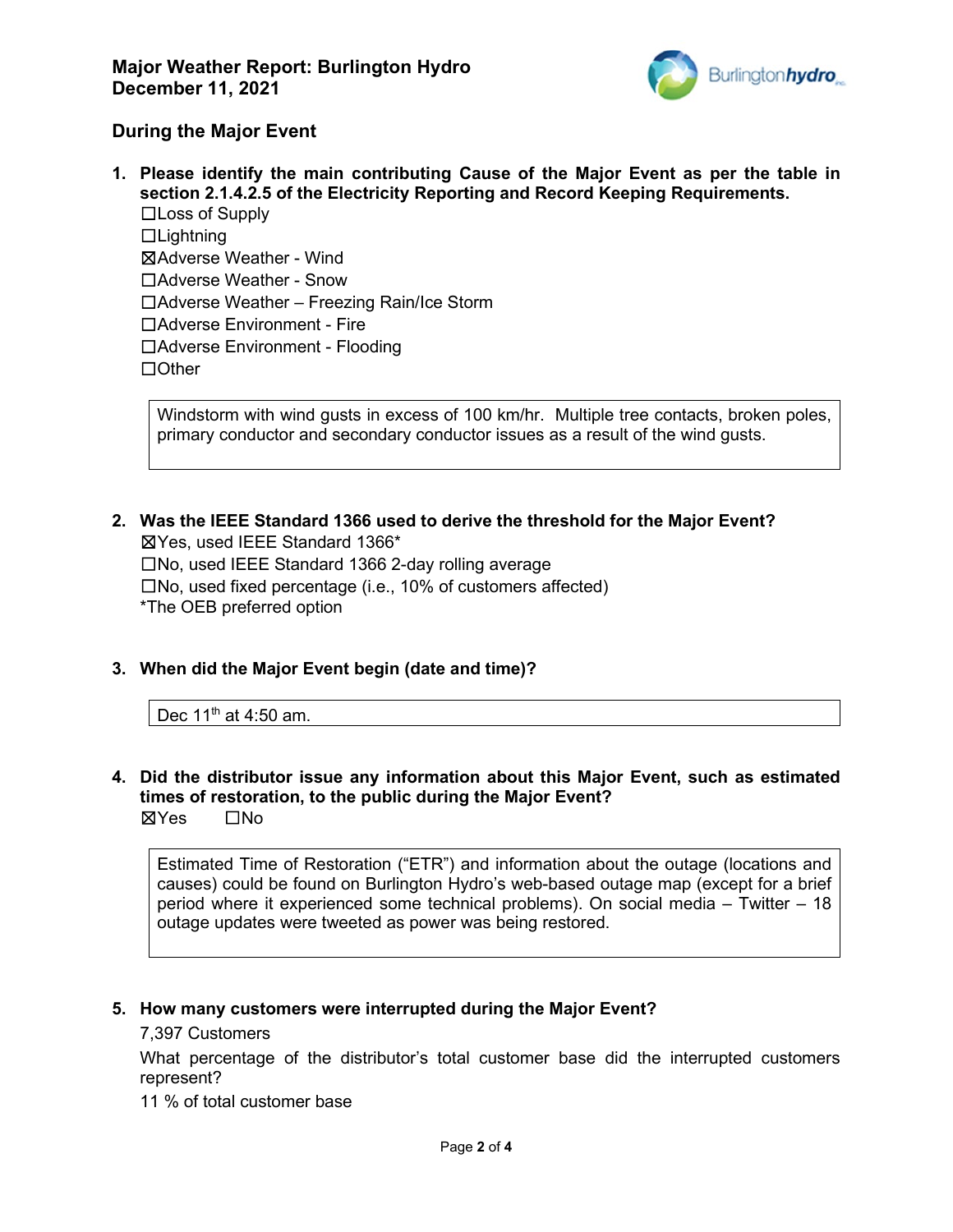

- **6. How many hours did it take to restore 90% of the customers who were interrupted?** 8 Hours
- **7. Were there any outages associated with Loss of Supply during the Major Event?** ☐Yes ☒No
- **8. In responding to the Major Event, did the distributor utilize assistance through a third party mutual assistance agreement with other utilities?** ☐Yes ☒No
	- ☐Do not have third party mutual assistance agreements with other utilities
- **9. Did the distributor run out of any needed equipment or materials during the Major Event?**

☐Yes ☒No